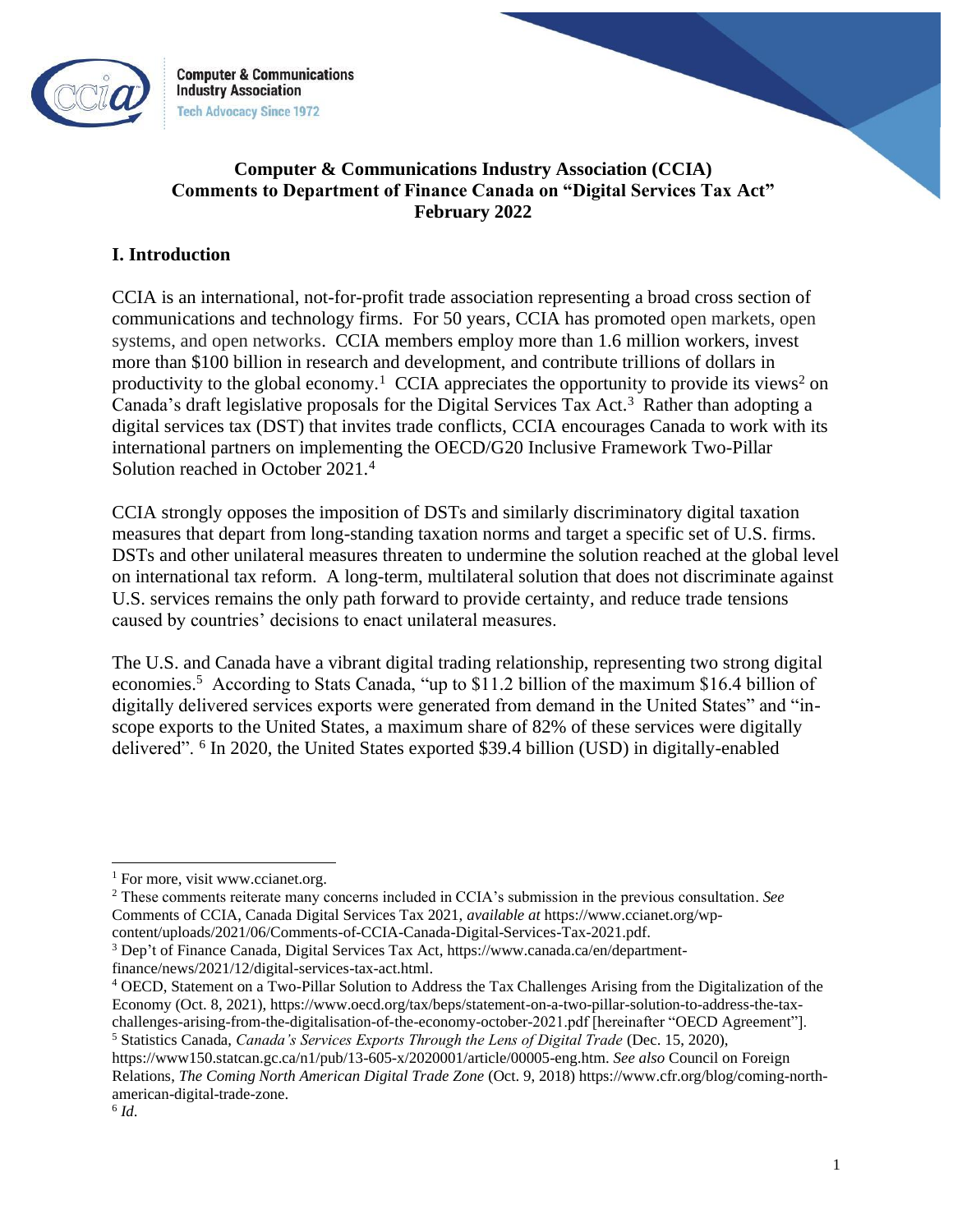services to Canada.<sup>7</sup> This trade relationship is threatened by discriminatory measures such as a DST that targets a handful of U.S. companies.

# **II. Conflicts with the OECD/G20 Inclusive Framework**

The Organization for Economic Cooperation and Development (OECD) and the Group of 20 (G20) carefully negotiated a consensus-based solution to the tax challenges arising from the digitalization of the economy. The Statement on a Two-Pillar Solution was released on October 8, 2021 and agreed to by 137 countries. The agreement was subsequently endorsed by G20 Leaders. $8$  CCIA welcomed this historical global tax reform agreement. $9$  Industry remains committed to this important process as focus turns to implementations and is optimistic that the result will provide certainty needed to enhance investments, trade, and growth globally.

The pursuit of a unilateral tax under the Digital Services Tax Act is inconsistent with Canada's participation in the OECD/G20 Two-Pillar Solution. As part of the agreement announced on October 8, 2021, parties made a commitment not to enact new discriminatory digital services taxes and instead focus on implementation of the global agreement.

On unilateral measures, the agreement states:

The Multilateral Convention (MLC) will require all parties to remove all Digital Services Taxes and other relevant similar measures with respect to all companies, and to commit not to introduce such measures in the future. No newly enacted Digital Services Taxes or other relevant similar measures will be imposed on any company from 8 October 2021 and until the earlier of 31 December 2023 or the coming into force of the MLC.<sup>10</sup>

It is discouraging that Canada immediately welcomed the global agreement with an announcement that the Canada DST would move forward nonetheless, albeit with a delayed timeline.<sup>11</sup> Further, the retroactive component where companies are still obligated to pay the tax accrued since January 1, 2022 is an extremely concerning framework for other countries to follow and adds to the uncertainty faced by covered firms.

<sup>7</sup> U.S. Dep't of Commerce, Bureau of Economic Analysis,

https://apps.bea.gov/iTable/iTable.cfm?ReqID=62&step=1#reqid=62&step=9&isuri=1&6210=4 (updated July 2021).

<sup>8</sup> *G20 Leaders Endorse Global Minimum Tax Deal for 2023 Start*, Reuters (Oct. 30, 2021),

https://www.reuters.com/business/g20-leaders-endorse-global-minimum-corporate-tax-deal-2023-start-2021-10-30/. <sup>9</sup> Press Release, CCIA Welcomes Historical Global Tax Reform, Oct. 8, 2021, *available at*

https://www.ccianet.org/2021/10/ccia-welcomes-historic-global-tax-reform-agreement/.

<sup>&</sup>lt;sup>10</sup> OECD Agreement at 3.

<sup>11</sup> Statement by the Deputy Prime Minister on new international tax reform agreement, Oct. 8, 2021, *available at* https://www.canada.ca/en/department-finance/news/2021/10/statement-by-the-deputy-prime-minister-on-newinternational-tax-reform-agreement.html.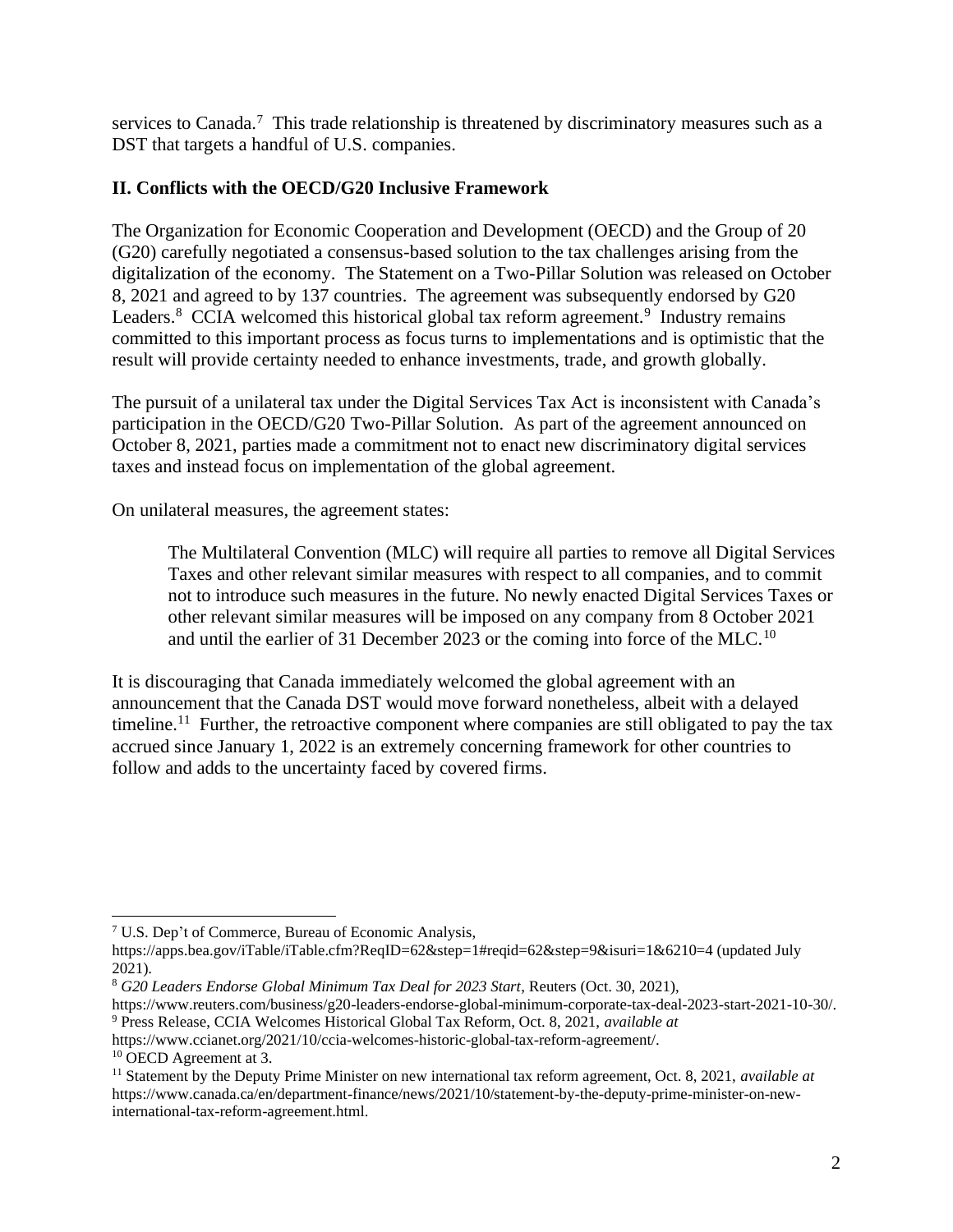#### **III. Potential Conflicts with International Commitments**

DSTs may conflict with international commitments, and international agreements these countries are party to. The consistency of DSTs with commitments under tax treaties and WTO obligations has been questioned by the OECD and other stakeholders.<sup>12</sup>

The Canada DST is based on the French DST, which the U.S. Trade Representative concluded to be actionable under Section 301 of the Trade Act of 1974 as discriminatory and burdensome for U.S. multinationals.<sup>13</sup> USTR has made clear its concerns regarding Canada's decision to pursue a DST, noting that USTR would "examine all options, including under our trade agreements and domestic statutes" if Canada adopted a DST.<sup>14</sup> Congressional trade leaders have also raised concerns, noting that a Canada DST would risk "setting a troubling precedent that could undermine years of work by negotiators at the OECD."<sup>15</sup>

#### *(a) Tax Treaties*

The Canada U.S. Tax Treaty contains provisions that may conflict with the imposition of a DST.<sup>16</sup> Article VII details parties' rights to tax corporate entities operating in the country that extend to entities with a physical presence. Further, the Treaty contains a non-discrimination commitment in Art. XXV. As it is likely that only a handful of predominantly U.S. companies will be in scope of the DST, the DST may be considered to discriminate based on nationality.

#### *(b) Potential conflicts with WTO and USMCA Commitments*

The DSTs predominately apply to U.S. firms. The covered activities (online marketplace, digital advertising, and social media), combined with the revenue thresholds make clear that the target of the DST is a handful of U.S. companies. Their local competitors are likely out of scope. To this end, the United States has found on multiple occasions that DSTs similar to what Canada is proposing are clearly discriminatory against U.S. firms,<sup>17</sup> and has made clear that any unilateral digital services tax measures will be met with scrutiny by the Office of the U.S. Trade Representative.<sup>18</sup>

<sup>12</sup> OECD, Tax Challenges Arising from Digitalisation – Interim Report 2018, *available at* 

http://www.oecd.org/tax/taxchallenges-arising-from-digitalisation-interim-report-9789264293083-en.htm at 183. <sup>13</sup> Office of the U.S. Trade Rep., Section 301 Investigation Report on France's Digital Services Tax, *available at* https://ustr.gov/sites/default/files/Report\_On\_France%27s\_Digital\_Services\_Tax.pdf.

<sup>&</sup>lt;sup>14</sup> Press Release, Statement by USTR Spokesperson Adam Hodge on Canada's Digital Services Tax, Dec. 15, 2021, https://ustr.gov/about-us/policy-offices/press-office/press-releases/2021/december/statement-ustr-spokespersonadam-hodge-canadas-digital-services-tax-described-canadas-notice-ways.

<sup>15</sup> *U.S. Trade Official Raises Concerns About Canada's Proposed Digital Services Tax*, Reuters (Jan. 12, 2022), https://www.reuters.com/business/us-trade-official-raises-concerns-about-canadas-proposed-digital-services-tax-2022-01-12/.

<sup>16</sup> *Available at* https://freemanlaw.com/wp-content/uploads/2020/07/canada.pdf.

<sup>17</sup> *See* Section 301 Report France Digital Services Tax (Dec. 2019), *available at*

https://ustr.gov/sites/default/files/Report\_On\_France%27s\_Digital\_Services\_Tax.pdf; Section 301 Report, Various Digital Services Taxes, *available at* https://ustr.gov/issue-areas/enforcement/section-301-investigations/section-301 digital-services-taxes.

<sup>18</sup> *See* Readout of Ambassador Katherine Tai's Virtual Meeting with Canada's Minister of Small Business, Export Promotion, and International Trade Mary Ng (May 17, 2021), https://ustr.gov/about-us/policy-offices/pressoffice/press-releases/2021/may/readout-ambassador-katherine-tais-virtual-meeting-canadas-minister-small-business-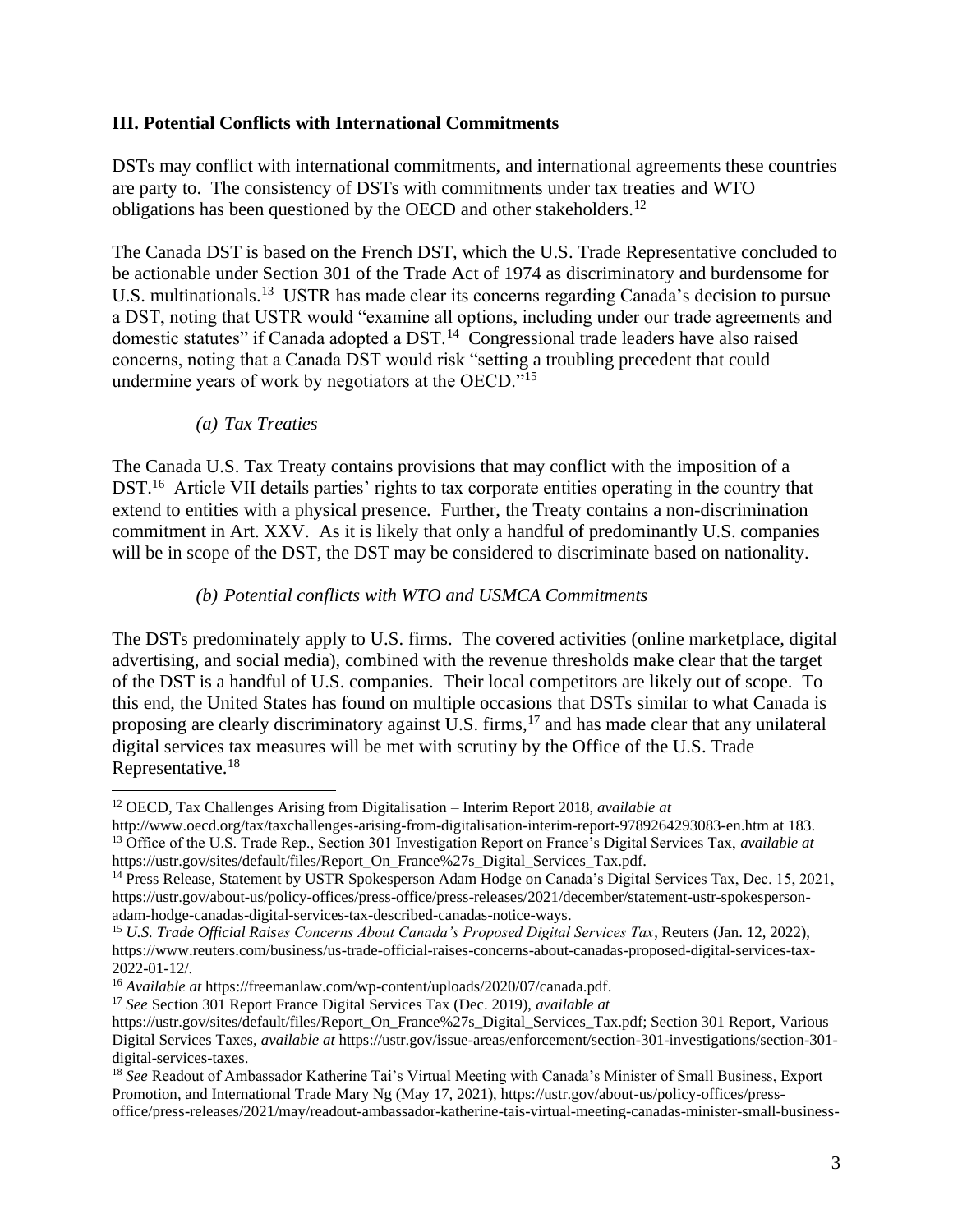Policymakers make clear their target of these new taxes, singling out other American "tech giants". Some follow French policymakers and refer to the tax as a 'GAFA' tax (a moniker to describe Google, Amazon, Facebook, and Apple), or cite only U.S. companies as the basis for introducing the tax. As noted above, the discriminatory nature of DSTs is motivated at least in part by inaccurate characterizations of current tax payments of digital firms.

The discriminatory nature of the DST conflicts with commitments under the World Trade Organization's General Agreement on Trade in Services (GATS), notably the non-discrimination principles under Article II and Article XVII. Article II mandates that members offer "treatment no less favorable than it accords to like services and suppliers of any other country." Domestic firms that offer the same targeted services in DSTs as their U.S. competitors — such as intermediary and ad-supported services — are unlikely to be taxed.

Further, these commitments are outlined in the recently negotiated U.S.-Mexico-Canada Agreement (USMCA). The USMCA represented the gold standard for a 21st century trade agreement that sets strong rules across digital services trade, reflecting shared priorities among North American trading partners. Discriminatory taxes, especially ones that the United States have made clear will be met with trade scrutiny, conflict with the spirit of this renewed partnership.

#### **IV. Flawed Justifications for Unilateral Digital Services Taxes**

Studies demonstrate that the firms that would fall into the scope of the Canada DST "pay taxes at rates equal or higher than the average large Canadian company."<sup>19</sup> The notion that digital firms are undertaxed compared to physical counterparts has also been challenged in the European context.<sup>20</sup> Additionally, the costs of the Canada DST are likely to be passed onto Canadian consumers and businesses.<sup>21</sup> The Canada DST would result in higher costs to users of these services, including SMEs who rely on these services for business operations.

If changes are warranted to corporate tax rules to reflect the nature of global business, these changes should be pursued at the multilateral level and pursued on a non-discriminatory basis relative to specific business models. To this end, CCIA supports the timely implementation of the OECD/G20 Inclusive Framework Two-Pillar solution to provide a future-proof framework and speed economic recovery around the world.

export-promotion; *Canada Could Face U.S. Tariff Retaliation Over Proposed Tax on Digital Service*s, National Post (Apr. 5, 2021), https://nationalpost.com/news/politics/canada-could-face-u-s-tariff-retaliation-over-proposedtax-on-digital-services.

<sup>19</sup> Montreal Economic Institute, *Taxing the Tech Giants Why Canada Should Not Follow the French Example* (2020), *available at* https://www.iedm.org/wp-content/uploads/2020/01/cahier012020\_en.pdf [hereinafter "MEI, *Taxing the Tech Giants*"].

<sup>20</sup> Understanding the ZEW-PwC Report, *Digital Tax Index, 2017*, https://www.pwc.com/us/en/pressreleases/2018/understanding-the-zew-pwc-report.html.

<sup>21</sup> MEI, *Taxing the Tech Giants.*